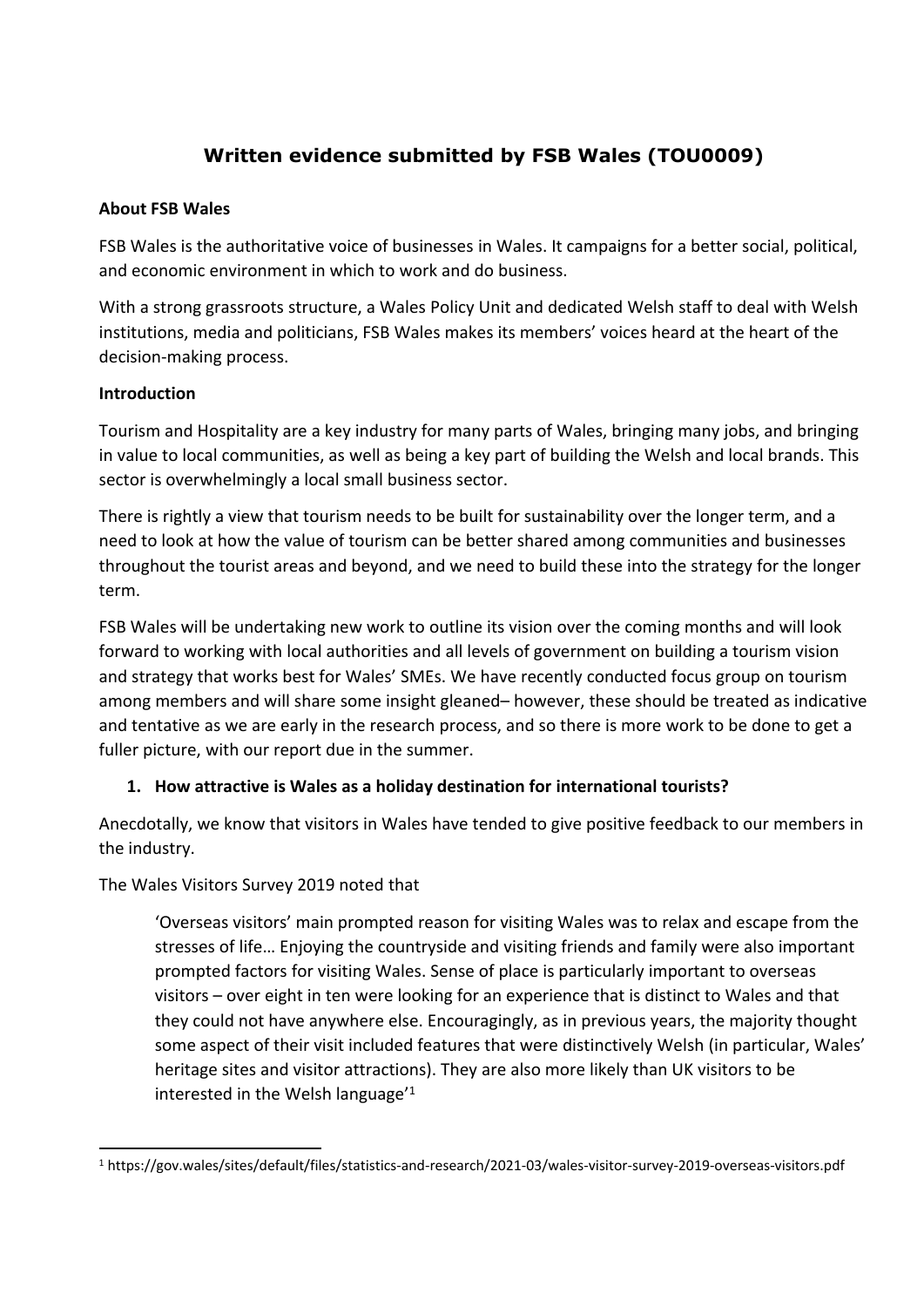As the 2019 Visitors Survey states, Europeans make up half of overseas visitors to Wales.

The Welsh Government sponsored Wales' inclusion in the 2020 Anholt-Ipsos Nation brands index for the first time which provides wider data on perceptions of Wales as an attractive destination.

Wales ranked in the middle of the index for Tourism, in 25<sup>th</sup> place, with a score of 64.4. Wales' lowest overall ranking attribute was under this dimension, for its "vibrant cities" (31<sup>st</sup>).<sup>2</sup> This suggests work to be done, and links together external perceptions and the need to bounce back in terms of cultural and arts industry, sports and so on post Covid (to stimulate 'vibrancy').

Wales' reputation in 2020 was strongest in the UK (rank: 7<sup>th</sup>, score: 65.0), followed by Australia and France; and weakest in India (rank: 38<sup>th</sup>, score: 68.7), followed by China then Turkey.

A total of 53% respondents were familiar with Wales. Wales ranked in the bottom ten of the 50 countries included on the 2020 NBI in terms of overall familiarity, ranking in 45th position. This suggests the need to work on brand recognition.

#### **2. Why is the number of international visitors to Wales comparatively low as a share of the UK total?**

It is likely to be a complex a mix of issues, including recognition as noted above.

However, one aspect is geographical access to Wales – or perceived access - through airports and budget airlines, and infrastructure links to these airports as key links to international travel market. Having one international airport based in Wales will have an effect here.

This link is well established, with cities served by budget airlines saw an uplift of 40% lift in bookings on Expedia in 2018 were Vilnius, Lithuania; Seville Spain; and Inverness, Scotland.

As such devolving and lowering APD in Wales could serve to provide a key lever to attract airlines to Cardiff International Airport and South Wales.

More could be done to ensure that links to Liverpool and Manchester, Birmingham and Bristol Airport to Wales are made clear and the offer to tourists alongside easy access, is marketed. There is an aspect of destination management here also, in looking to spread the value of tourism around and away from city hotspots and dealing with dangers of overtourism in those settings.

Better travel infrastructure would benefit international visitors, domestic visitors, and local residents alike.

# **3. Does Wales have a sufficiently strong "brand" internationally and what more could be done to promote Wales as a holiday destination abroad?**

The insights from our focus group of tourist-facing businesses are that their view was that the brand did not work well internationally, and that there was a lack of distinction between Wales and England, and also Wales and Britain. It was also felt that where there were images of Wales these

<sup>2</sup> https://gov.wales/anholt-ipsos-nation-brands-index-2020-report-wales-summary-

html#:~:text=Wales%20ranked%20in%20the%20middle,with%20a%20score%20of%2064.4.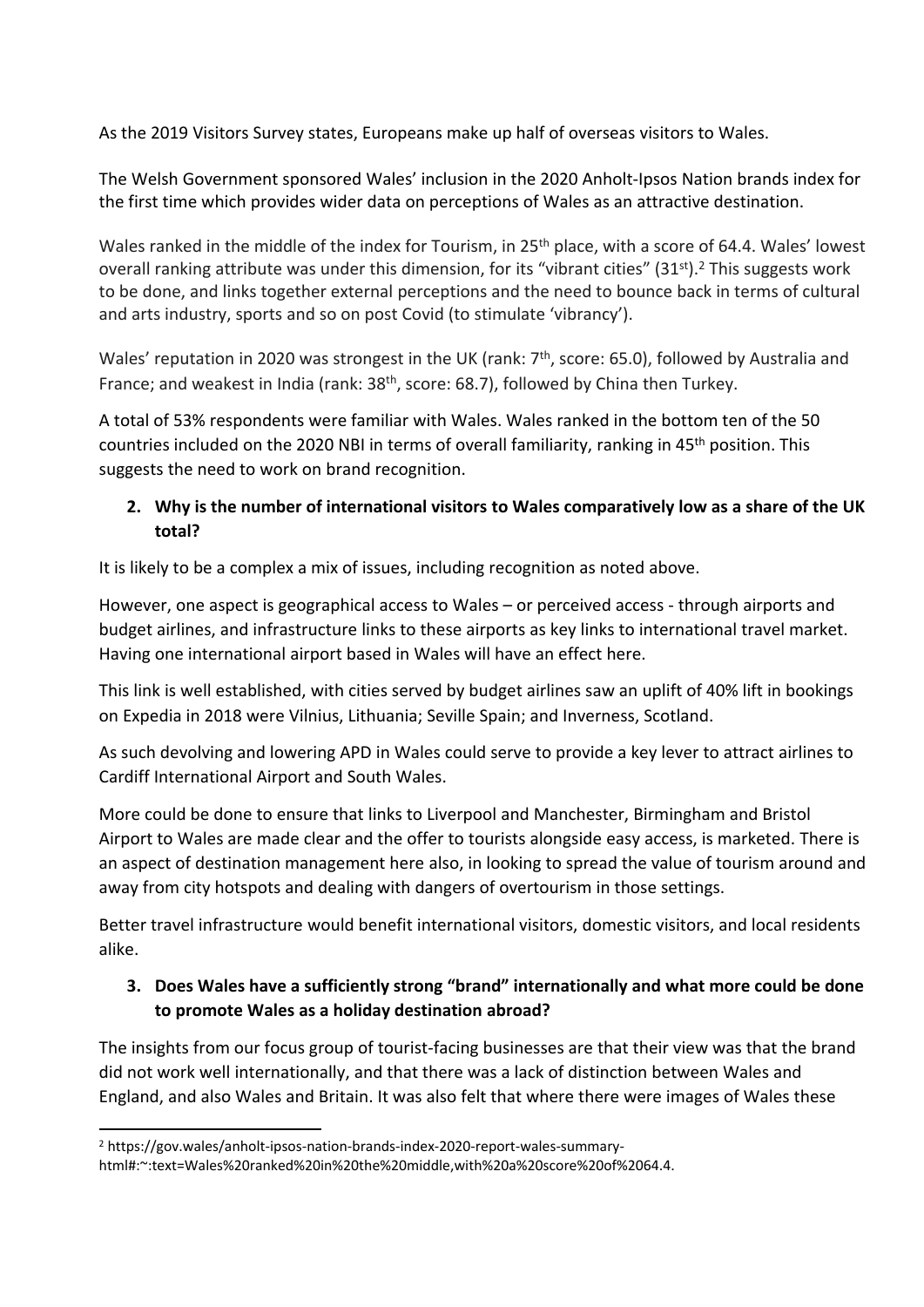were often of images that did not serve all the strengths of Wales and were unimaginative in projecting Wales' appeal, and especially in storytelling (in comparison with Ireland for example).

Most visitors the focus group served were from England and they felt that the branding to that audience was more effective.

Generally, there is little feeling of ownership over the Welsh brand by SMEs, and steps could be taken to engage better on this. When we looked at this issue in 2018, we found that 32% of businesses surveyed made use of the Visit Wales brand, and it not currently seen as useful to members. One concern raised by smaller businesses is the ability to properly utilise the brand – a suggestion being that if there was more flexibility in this, such businesses would become more effective 'brand ambassadors' for Wales.

It was noted by focus group members that building a strong 'ecotourism' brand could be a good way to build a better brand and to provide a story and differentiation and a consistent approach that allows space for local communities and businesses to serve that brand. It was also noted that 'greenwashing' would not work, and that it is important to walk the walk to fulfil an ecotourism offer, and that infrastructure and public transport would be vital in this respect. Nevertheless, as a means by which these may sit alongside a wider holistic decarbonisation strategy, an ecotourism offer and branding is something to be explored and developed with full engagement with SMEs in Wales, so that they have ownership over it, and fit their work to sit alongside a wider story.

# **4. How has the COVID-19 pandemic impacted the tourism industry in Wales?**

This is a sector that has been hit particularly hard by Covid – with many usually busy seasons being like winter seasons – and a sector that still needs support to recover from the long-term effects, the lack of trade, costs of adaptation and accruement of debt during the pandemic.

While the trend toward 'staycations' has the potential to aid recovery and growth, it is also important that Wales and its SMEs are in a position to take advantage of any such boom, but also in a place to react to wider market changes and costs due to Brexit, and the general challenge of less disposable income being available to spend on breaks. As such, there should not be added costs to the sector in the immediate future and local authorities should signal their aims to support the industry in their economic strategy during a difficult time.

Furthermore, if we are not only to attract more domestic visitors as has been evidenced during the Pandemic (outside lockdowns and other restrictions) we need to assess the long-term appropriateness of local infrastructure such as transport infrastructure to service this demand.

# 5. What will be the impact of a return to the 20% rate of VAT from April 2022 for the tourism **industry in Wales?**

The return to the 20% VAT rate comes at a particularly difficult time for businesses who are also having to cope with the return of business rates (albeit at 50%) and the rise in National Insurance. This comes at a time of rising energy costs, disruptions in supply chains, skills shortages, and uncertainty in international and domestic markets following seismic changes in the last few years. This on top of several difficult seasons, and with debts from Covid also now being called in.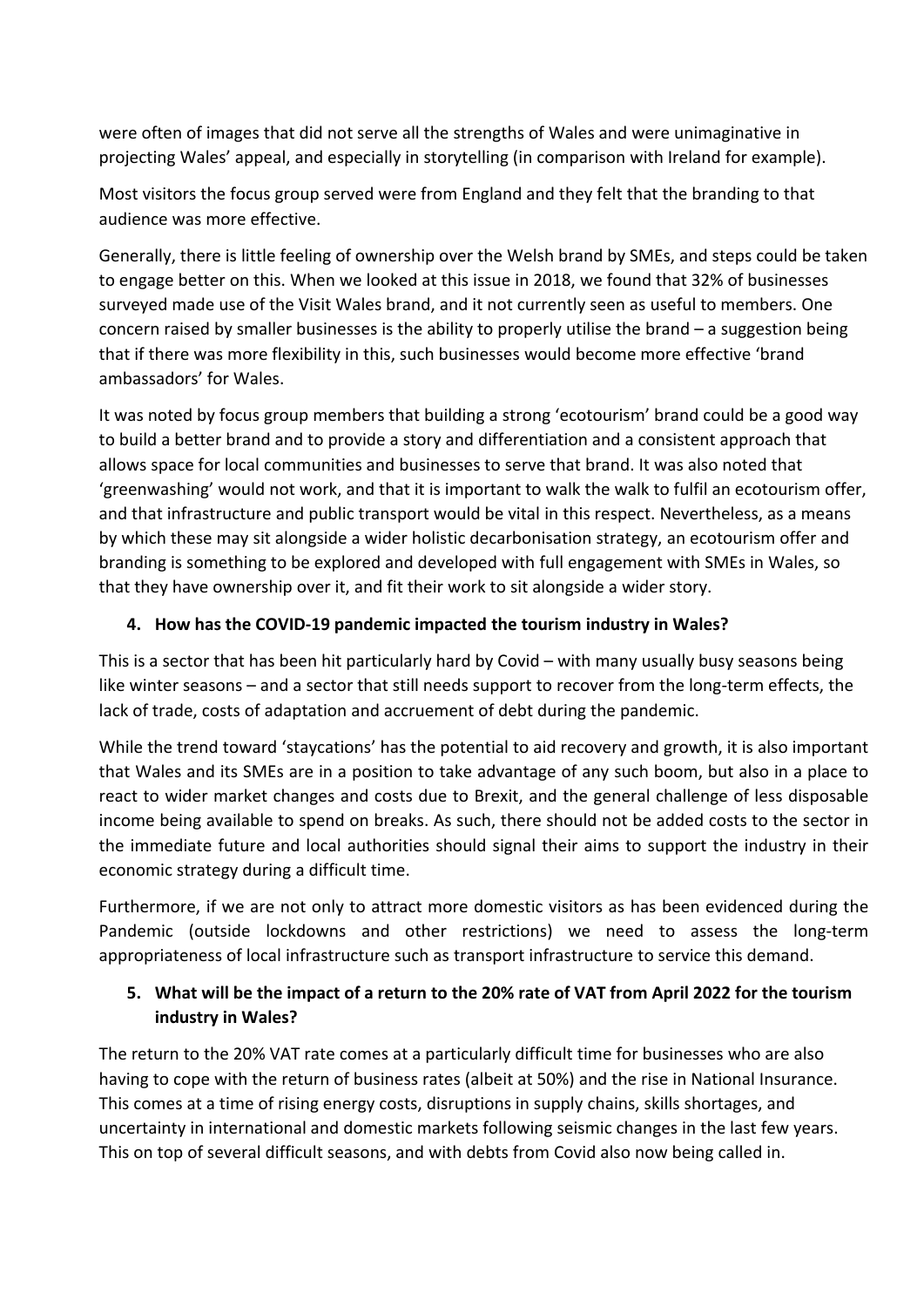As such, a rise in VAT occurs at a time of severe rising costs across the industry, at the same time as a likely fall in household disposable income making absorbing those costs in the market or passing to consumers problematic.

It should also be noted that other countries tend to have lower VAT on tourism than the UK (and this should also be considered in the discussions of tourism levy when thinking about the overall tax burden on SMEs). It should be noted that the tourism industry in Wales is overwhelmingly driven by SMEs, especially micro businesses of 1-9 employees.

FSB's view is that governments should look to lower the costs of doing business at this time where possible, and so retaining the lower rate of VAT would be sensible. Welsh Government should look at whether there is additional targeted support or relief they could offer.

# **6. What would be the potential implications for Wales' attractiveness to international visitors of a tourism levy?**

It is difficult to ascertain whether international visitors would see a levy as a disincentive, or whether they would see it as a hidden cost when it is collected. However, it could impact on the industry's market, and also upon the businesses themselves who provide services for visitors.

Tourism is overwhelmingly an SME driven industry, and small businesses and the tourism sector have been particularly hit during the Covid pandemic. As such, a new tax should not be in consideration for the immediate future.

Whatever the merits and demerits of any such tax, following successive 'winter seasons' since March 2020, this is not the time to raise the prospect of more costs and tax on a key Welsh industry that is particularly vulnerable at present. Given the need to have a 'Welcome Back to Wales' message in order to secure a new tourist market for the future, it is also questionable that a focus on tourism tax is good for a key sector of the Welsh economy this year, and local authorities and councillors should state clearly that this is not on the horizon for the immediate future and support the industry to get back on its feet, as well as ensuring that Wales is clearly messaging that we welcome and value our visitors.

Proponents of any prospective tourism tax should guarantee that it will not apply for SMEs until we are able to see the shape of recovery, as well as the shape of the market following two years of Covid and following Brexit. The visitor market remains uncertain, despite much discussion around 'staycations'. It is also important that Wales' tourist industry can take advantage of any change in tourist market and so possible disincentives, or competitive disadvantages should be put to one side at least until a strong tourist market in Wales is secured.

Any new tax must fit a wider tourism and economic development strategy. If a Local Authority looks to introduce such a new tax, they should consider applying the five principles of good taxation (as set out in FSB's 'A Duty to Reform' report<sup>3</sup>) and see to what extent it works.

<sup>3</sup> [https://www.fsb.org.uk/static/fa586fa9-2753-41ea-a37470b755ae8100/FSB-Report-A-Duty-to-Reform.pdf,](https://www.fsb.org.uk/static/fa586fa9-2753-41ea-a37470b755ae8100/FSB-Report-A-Duty-to-Reform.pdf) page 6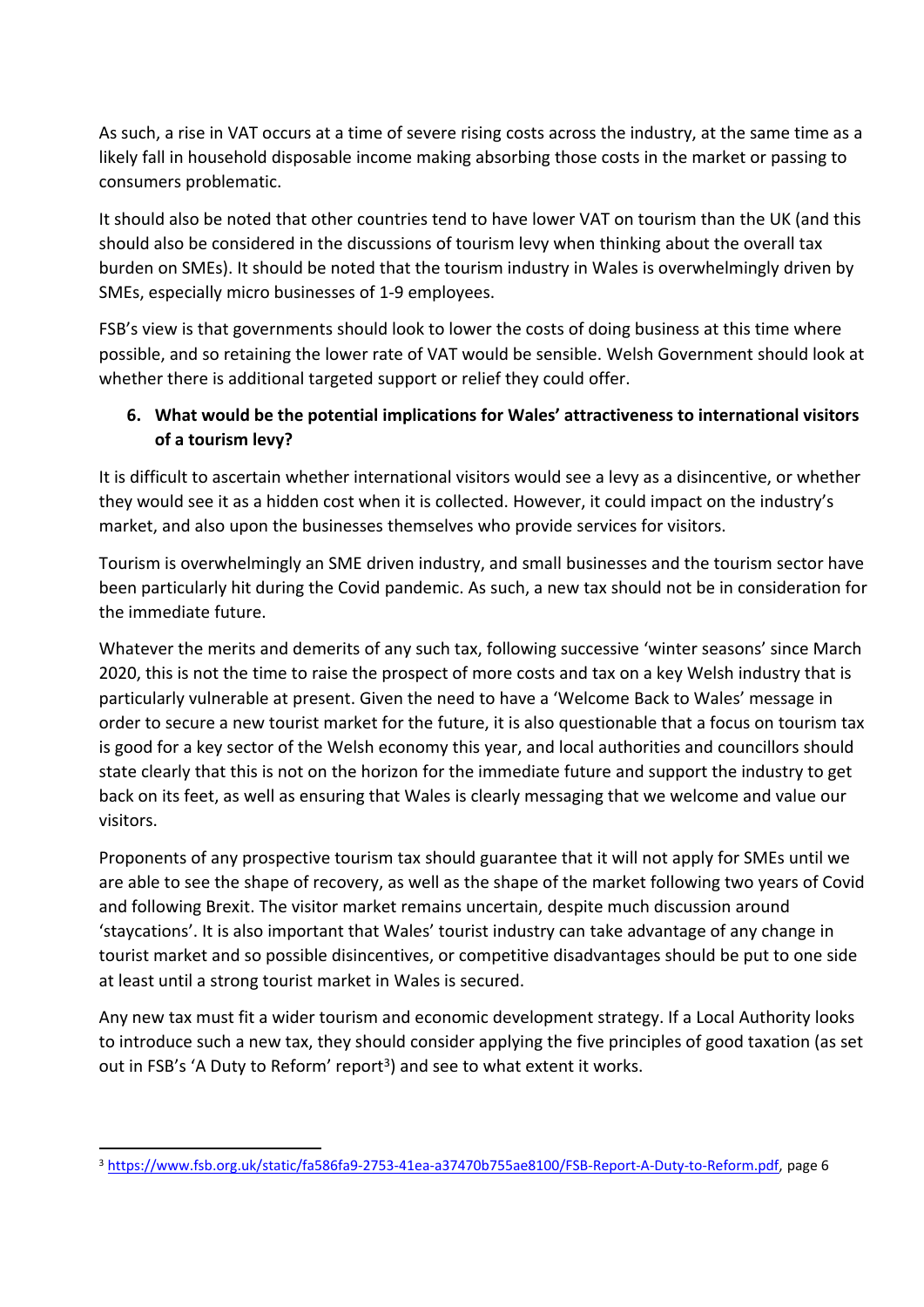- **Fairness** does it treat businesses on an equal basis, and is it proportionate? Does the tax treat overnight visits (tax on accommodation) as more suitable to tax than day visitors (tax on attractions), who would use the same facilities?
- **Adequacy** does the tax actually raise enough to be worthwhile? Most international examples cited have been from dense city and urban areas; the case needs to be made for its adequacy in the Welsh context.
- **Simplicity** will it be clear and simple, and on what basis will the amount be decided?
- **Transparency** Is it merely a revenue raising instrument for local authorities to plug gaps in funding, or does it fit in a wider tourism development strategy? Is it hypothecated to services for tourism development, or skills and capacity building for tourist businesses in building it as a year around industry with clear progression for its workforce and industry? Will SMEs be able to track where the spend is going?
- **Administrative ease** will it be burdensome to collect or to pay?
- **Neutrality** what is the aim of the tax and how does it fit within a wider strategy? Does it view tourism as a social good (as for example when farms are encouraged to diversify)? Or is it punitive and on what basis is this justified?

There are also questions on how it fits with wider economic development in a key industry – does it create disincentives that are economically damaging? Many businesses provide funds for services (e.g., community transport) for their area already – would this provide a disincentive for such localised activity that responds to a local need, and would such social value activity be accounted for in reliefs from the levy?

There is a necessary discussion to be had about sustainable tourism, destination management, and in ensuring the value of tourism benefits the community and SMEs. Tax and costs may play a part in that, but it cannot be only about revenue raising and should not serve as a distraction from a wider tourism development strategy being in place. SMEs need to play a full part in that discussion.

#### **7. What steps are needed post-pandemic for the tourism sector in Wales to recover and grow its international appeal?**

There needs to be an understanding that this sector is still vulnerable from the pandemic – as one respondent put it, when attractions were closed so often in 2020, it takes more than a single good season to make up for it, especially with debt, spiralling costs and increases in insurance costs too.

Respondents generally noted that there is a real need to message 'Welcome to Wales' and given that Wales has had different rules and more restrictions in 2020-21, that this message needs to be redoubled as against England. SMEs had found that visitors had decided the prospect of cancelling their holidays in Wales was a greater risk and so decided against it during 2021 as against England. While the focus group did not think this was long-term, it did require action to ensure the message of being open and welcoming gets out to visitors (domestic and international), and Welsh Government moving to sustainable strategy for Covid is important in this regard also.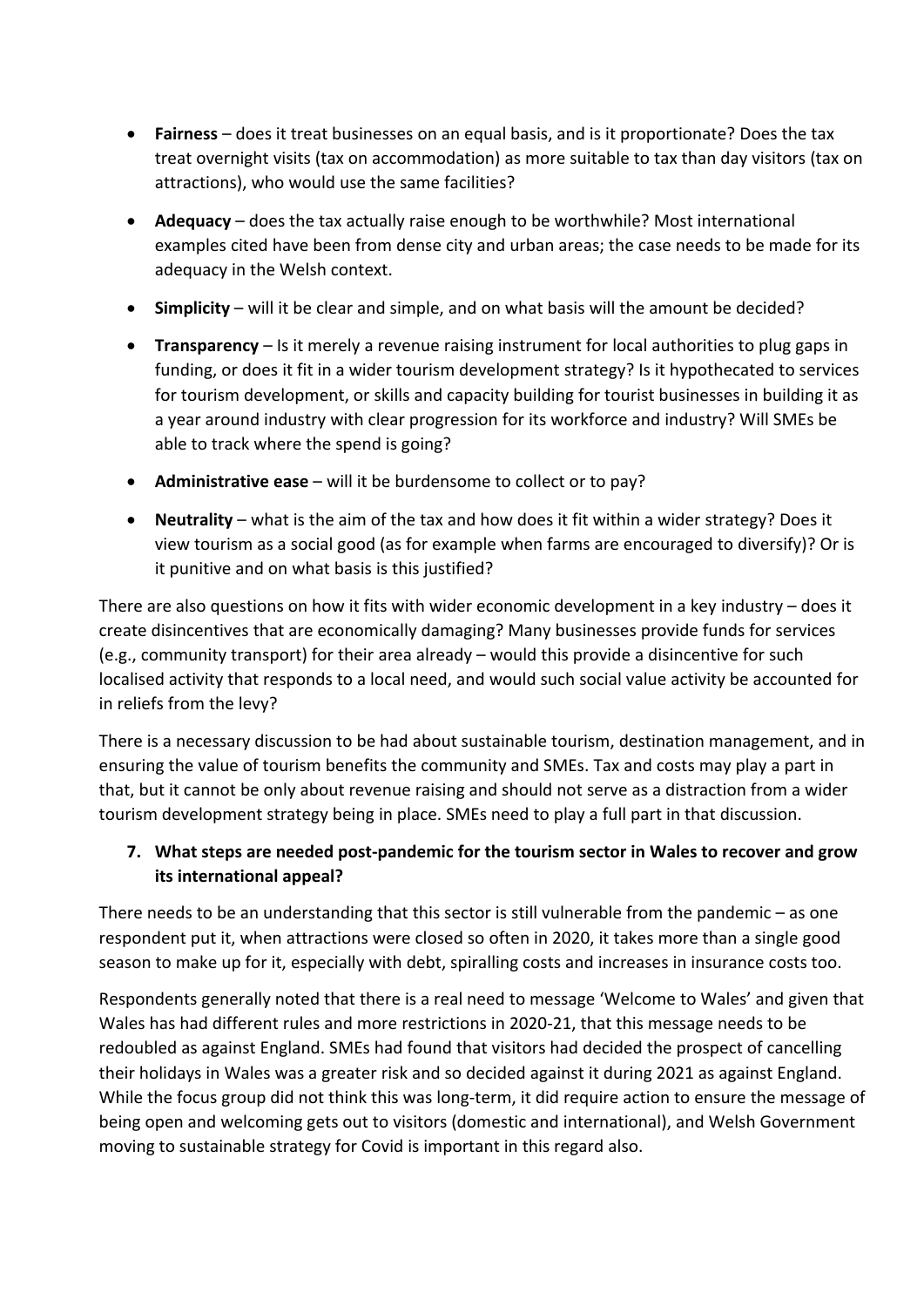There are concerns that an effect of a tourist tax, and general discussion of tourism as 'a problem' rather than a key industry would be to go against a 'Welcome to Wales' message. It is clear that there is a need to see tourism as an economic asset for our economy and any strategic approach to the economy should look at how to develop the sector in a similar vein as has been seen in places like Scotland.

It is also difficult to extricate the impact on international mobility through Covid-19, and whether Brexit has had an impact on international tourism in terms of European visitors in particular. It is important to project that the UK and Wales are welcoming to our neighbours as visitors, and to look at mitigating any barriers to travel to UK as potentially being a competitive disadvantage in the European tourist market.

As the 2019 Wales Visitors Survey states, Europeans are the most frequent international visitors to Wales, and while this number rose from 2016-19, 'this needs to be monitored closely post-Brexit especially as the feeling of welcome in Wales is the highest scoring dimension for visitor satisfaction.'

#### **8. How can the UK and Welsh Governments and bodies like VisitBritain and Visit Wales better work together to make Wales a more attractive destination for international visitors?**

As noted above, our focus group found that the Welsh brand was muddled with Britain and England to international visitors, and that this was a missed opportunity to differentiate and tell a story of Wales.

Rather than a muddle this double branding should serve Wales well as it gives different hooks with which branding can attract visitors to Wales.

Our polling (of our general SMEs, not tourism, but branding across sectors is mutually reinforcing in benefits) has shown that a similar % of SMEs think that branding their products as 'British' (39%) or 'Welsh' (42%) matters. This indicates that both brands are important to exploit, that they can mutually reinforce each other, while allowing for segmented differentiation also.

As such, it is important to take advantage of both Wales and UK brands, and 'Wales within Britain' to attract and inform visitors of Wales and its stories. Furthermore, there needs to be a 'co-ownership' of the brand with SMEs to an extent where they become 'net promoters' of the Wales brand and can use it in their own marketing etc. This would engender pride, ownership and extend the commercial reach of the Wales brand far more than could be done by Welsh Government's activity alone.

This view of international branding is supported by the Anholt-Ipsos index noted in Q1, with only 53% respondents familiar with Wales. Wales ranked in the bottom ten of the 50 countries included on the 2020 NBI in terms of overall familiarity, ranking in 45<sup>th</sup> position. This suggests the need to work on branding and recognition internationally.

One issue with Visit Wales is that its budget as part of the tourism and/or economy budget is unclear in the Welsh Government budget. It's UK counterparts in other nations are arm's length bodies with regular reports. In 2017 we noted that 'the budget for Visit Wales is still smaller than competitors across the UK, despite a recent budget rise of around £5m in the 2017/18 Welsh Government budget bringing it to a total of £15m. By comparison, Visit Scotland has around £45m in grant aid from the